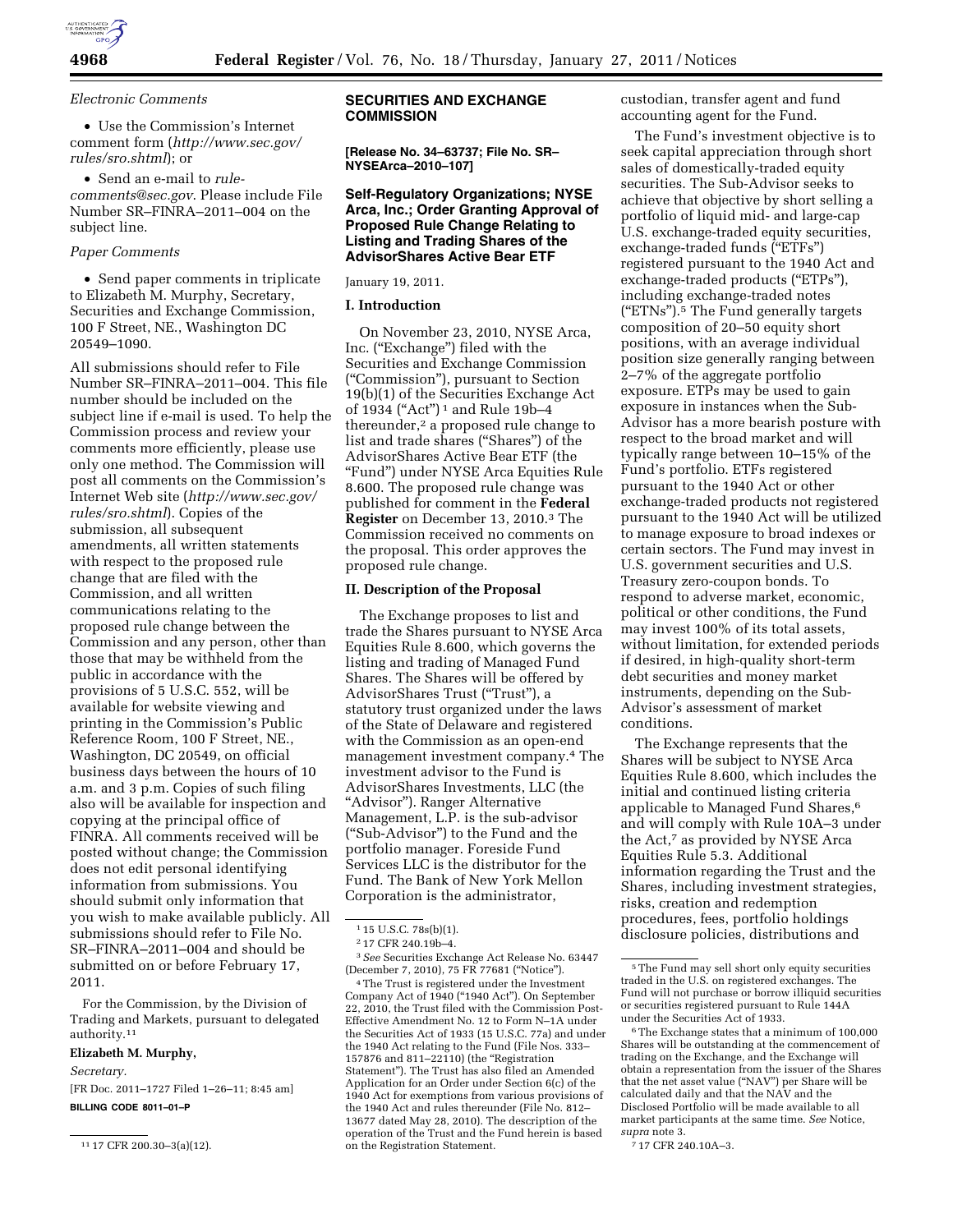taxes is included in the Registration Statement and in the Notice.<sup>8</sup>

## **III. Discussion and Commission's Findings**

The Commission has carefully reviewed the proposed rule change and finds that it is consistent with the requirements of Section 6 of the Act 9 and the rules and regulations thereunder applicable to a national securities exchange.<sup>10</sup> In particular, the Commission finds that the proposal is consistent with Section 6(b)(5) of the Act,11 which requires, among other things, that the Exchange's rules be designed to promote just and equitable principles of trade, to remove impediments to and perfect the mechanism of a free and open market and a national market system, and, in general, to protect investors and the public interest. The Commission notes that the Shares must comply with the requirements of NYSE Arca Equities Rule 8.600 to be listed and traded on the Exchange.

The Commission finds that the proposal to list and trade the Shares on the Exchange is consistent with Section  $11A(a)(1)(C)(iii)$  of the Act,<sup>12</sup> which sets forth Congress' finding that it is in the public interest and appropriate for the protection of investors and the maintenance of fair and orderly markets to assure the availability to brokers, dealers, and investors of information with respect to quotations for and transactions in securities. Quotation and last-sale information for the Shares will be available via the Consolidated Tape Association high-speed line. On each business day, before commencement of trading in Shares in the Core Trading Session on the Exchange, the Fund will disclose on its Web site the Disclosed Portfolio as defined in NYSE Arca Equities Rule  $8.600(c)(2)^{13}$  that will form the basis for the Fund's calculation of NAV at the end of the business day.14

10 In approving this proposed rule change, the Commission notes that it has considered the proposed rule's impact on efficiency, competition,<br>and capital formation. See 15 U.S.C. 78cff).

<sup>11</sup> 15 U.S.C. 78f(b)(5).<br><sup>12</sup> 15 U.S.C. 78k–1(a)(1)(C)(iii).<br><sup>13 "</sup>Disclosed Portfolio" is defined as the identities and quantities of the securities and other assets held by the Investment Company that will form the basis for the Investment Company's calculation of net asset value at the end of the business day. The Disclosed Portfolio will disclose the following information: Ticker symbol (if applicable), name or description of security or investment, number of shares or dollar value of investments held in the portfolio, and percentage weighting of the security or investment in the portfolio.

14Under accounting procedures followed by the Fund, trades made on the prior business day ("T")

The Web site for the Fund (*[http://www.](http://www.advisorshares.com)  [advisorshares.com](http://www.advisorshares.com)*) will contain the prospectus for the Fund and additional data relating to NAV and other applicable quantitative information.

Portfolio Indicative Value ("PIV"), as defined in NYSE Arca Equities Rule 8.600(c)(3), will be disseminated by one or more major market data vendors at least every 15 seconds during the Core Trading Session. The PIV will be based upon the current value for the components of the Disclosed Portfolio, and will be updated and disseminated by one or more major market data vendors at least every 15 seconds during the Core Trading Session on the Exchange. Information regarding market price and trading volume of the Shares is and will be continually available on a real-time basis throughout the day on brokers' computer screens and other electronic services. Information regarding the previous day's closing price and trading volume information will be published daily in the financial section of newspapers.

The Commission further believes that the proposal to list and trade the Shares is reasonably designed to promote fair disclosure of information that may be necessary to price the Shares appropriately and to prevent trading when a reasonable degree of transparency cannot be assured. The Exchange will obtain a representation from the issuer that the NAV per Share will be calculated daily and that the NAV and the Disclosed Portfolio will be made available to all market participants at the same time.15 If the Exchange becomes aware that the NAV or the Disclosed Portfolio is not disseminated to all market participants at the same time, the Exchange will halt trading in the Shares until such information is available to all market participants.16 In addition, if the PIV is not being disseminated as required, the Exchange may halt trading during the day in which the interruption to the dissemination of the PIV occurs; if the interruption to the dissemination of the PIV persists past the trading day in which it occurred, the Exchange will halt trading no later than the beginning of the trading day following the interruption.17

16*See* NYSE Arca Equities Rule 8.600(d)(2)(D). 17*See id.* Trading in the Shares may also be halted because of market conditions or for reasons that, in the view of the Exchange, make trading in the Shares inadvisable. These may include, for

The Exchange represents that neither the Advisor nor the Sub-Advisor is affiliated with a broker-dealer. In the event the Adviser or the Sub-Adviser become affiliated with a broker-dealer, or any new adviser or sub-adviser becomes affiliated with a broker-dealer, they will be required to implement a fire wall with respect to such broker-dealer regarding access to information concerning the composition and/or changes to the portfolio.18 Further, the Commission notes that the Reporting Authority that provides the Disclosed Portfolio must implement and maintain, or be subject to, procedures designed to prevent the use and dissemination of material non-public information regarding the actual components of the portfolio.19

The Exchange has represented that the Shares are deemed to be equity securities subject to the Exchange's rules governing the trading of equity securities. In support of this proposal, the Exchange has made representations, including:

(1) The Shares will conform to the initial and continued listing criteria under NYSE Arca Equities Rule 8.600.

(2) The Exchange has appropriate rules to facilitate transactions in the Shares during all trading sessions.

(3) The Exchange's surveillance procedures are adequate to properly monitor Exchange trading of the Shares in all trading sessions and to deter and detect violations of Exchange rules and applicable Federal securities laws.

(4) Prior to the commencement of trading, the Exchange will inform its ETP Holders in an Information Bulletin of the special characteristics and risks associated with trading the Shares. Specifically, the Information Bulletin will discuss the following: (a) The procedures for purchases and redemptions of Shares in Creation Unit Aggregations and that Shares are not individually redeemable; (b) NYSE Arca Equities Rule 9.2(a), which imposes a duty of due diligence on its ETP Holders to learn the essential facts relating to every customer prior to trading the Shares; (c) the risks involved in trading the Shares during the Opening and Late Trading Sessions when an updated PIV will not be calculated or publicly disseminated; (d) how information regarding the PIV is disseminated; (e)

<sup>8</sup>*See* Notice and Registration Statement, *supra*  notes 3 and 4, respectively.<br><sup>9</sup> 15 U.S.C. 78f.

will be booked and reflected in NAV on the current business day (''T+1''). Accordingly, the Fund will be able to disclose at the beginning of the business day the portfolio that will form the basis for the NAV calculation at the end of the business day.

<sup>15</sup>*See* NYSE Arca Equities Rule 8.600(d)(1)(B).

example: (1) The extent to which trading is not occurring in the securities comprising the Disclosed Portfolio and/or the financial instruments of the Fund; or (2) whether other unusual conditions or circumstances detrimental to the maintenance of a fair and orderly market are present.

<sup>18</sup>*See also* Commentary .06 to NYSE Arca Equities Rule 8.600.

<sup>19</sup>*See* NYSE Arca Equities Rule 8.600(d)(2)(B)(ii).